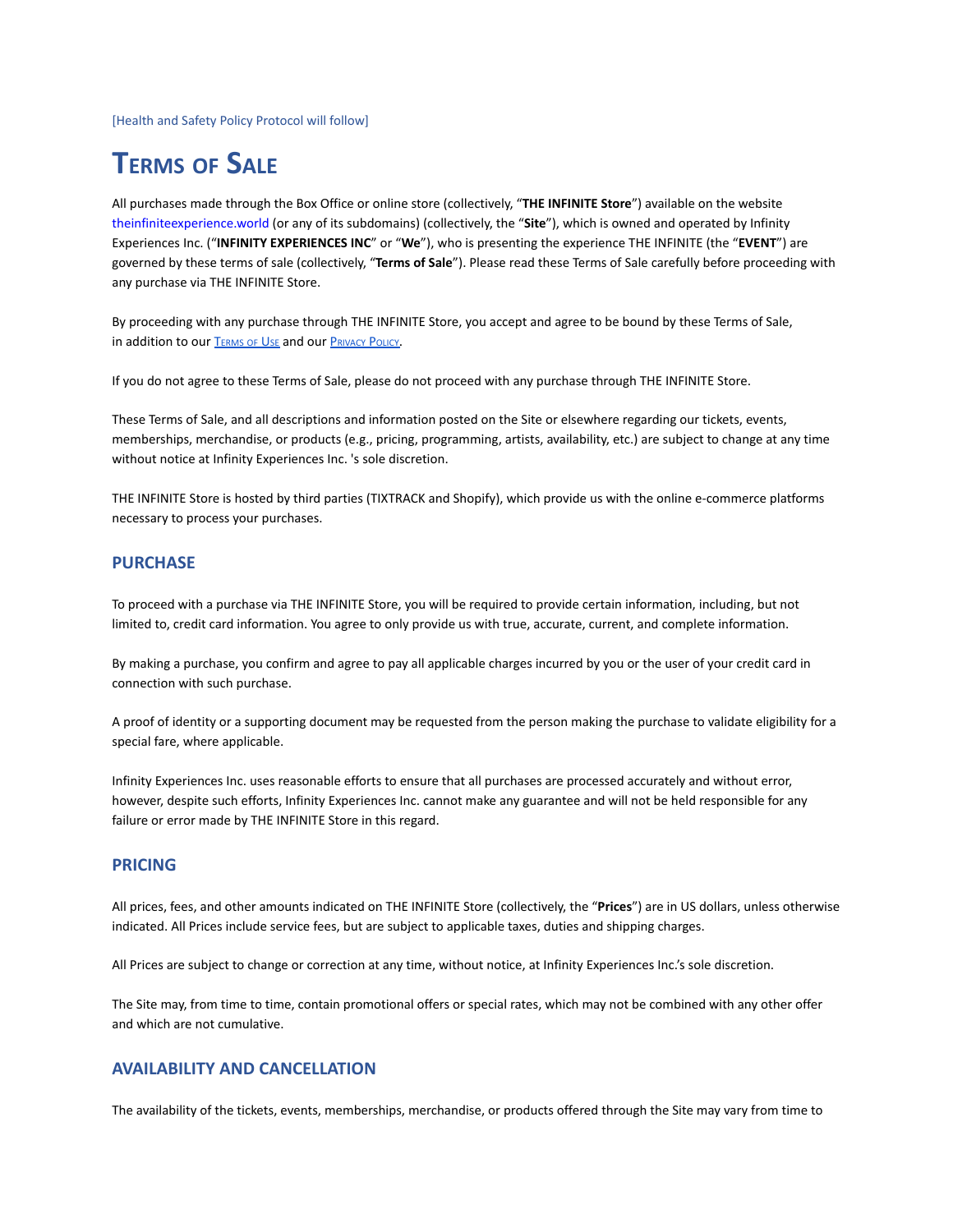time and is subject to change without notice at our sole discretion. Infinity Experiences Inc. makes no guarantee in this regard. We reserve the right to limit the quantity of any tickets, memberships, merchandise, or products offered, and to discontinue or terminate the sale of any tickets, memberships, merchandise, or product at our sole discretion.

If an event is cancelled for any reason, and the event is not rescheduled, the organizer or a staff member will contact the ticket holders to proceed with an exchange or a refund in accordance with these Terms of Sale.

## **SHIPPING AND DELIVERY**

## **General Information**

Tickets purchased through THE INFINITE Store will be shipped to the email address (as the case may be) provided by you at the time of order and indicated on the order confirmation.

Please ensure that the recipient's email address, as applicable, is correct. Infinity Experiences Inc. is not responsible for orders that cannot be delivered or are not received due to the recipient's incorrect email address.

Our shipping partners may experience delays beyond our control, and Infinity Experiences Inc. shall not be liable for any such delays. We thank you for your patience and understanding.

## **Pickup & Return Policy (for merchandise items)**

#### **No Shipping Available (Pickup Only)**

All merchandise is available for pickup only at your selected time. Please match your pickup time to your scheduled time for "THE INFINITE'' event. Your order will be ready at our Shop inside of Tacoma Armory. We recommend that you pick up your order at the end of your immersive experience, as we don't have a coat room for you to store your personal effects.

If, for any reason, you need to pick up your order before or after your scheduled time for "THE INFINITE" event, please make sure to contact us 48 hours in advance at **[boutique@theinfiniteexperience.world](mailto:boutique@theinfiniteexperience.world)** to verify if your package is ready and on-site. If you visit us before contacting us, outside of your scheduled event time, we will try our best to respond to your new pickup time. However, due to the flow of other customer orders, we may not have your package ready. In that case, you will have to schedule a new pickup time with our Shop clerk.

#### **No Return/No Refund**

All sales merchandise are final and non-refundable.

#### **Limited Exchanges**

To be eligible for an exchange, please submit your request within 24 hours of your pickup fulfillment. Your item must be in the same condition that you received it, unworn or unused, with tags, and in its original packaging.

#### **Damages or Issues**

Please inspect your order upon reception on-site immediately. If the item(s) are defective, damaged, or you received the wrong item(s), please inform the Shop clerk immediately. We are not able to exchange your order if you decide to leave the event.

For questions or concerns, please email us: [boutique@theinfiniteexperience.world](mailto:boutique@theinfiniteexperience.world)

## **Specific Information**

**Tickets:** All tickets purchased through THE INFINITE Store are e-tickets that will be sent electronically to the email address you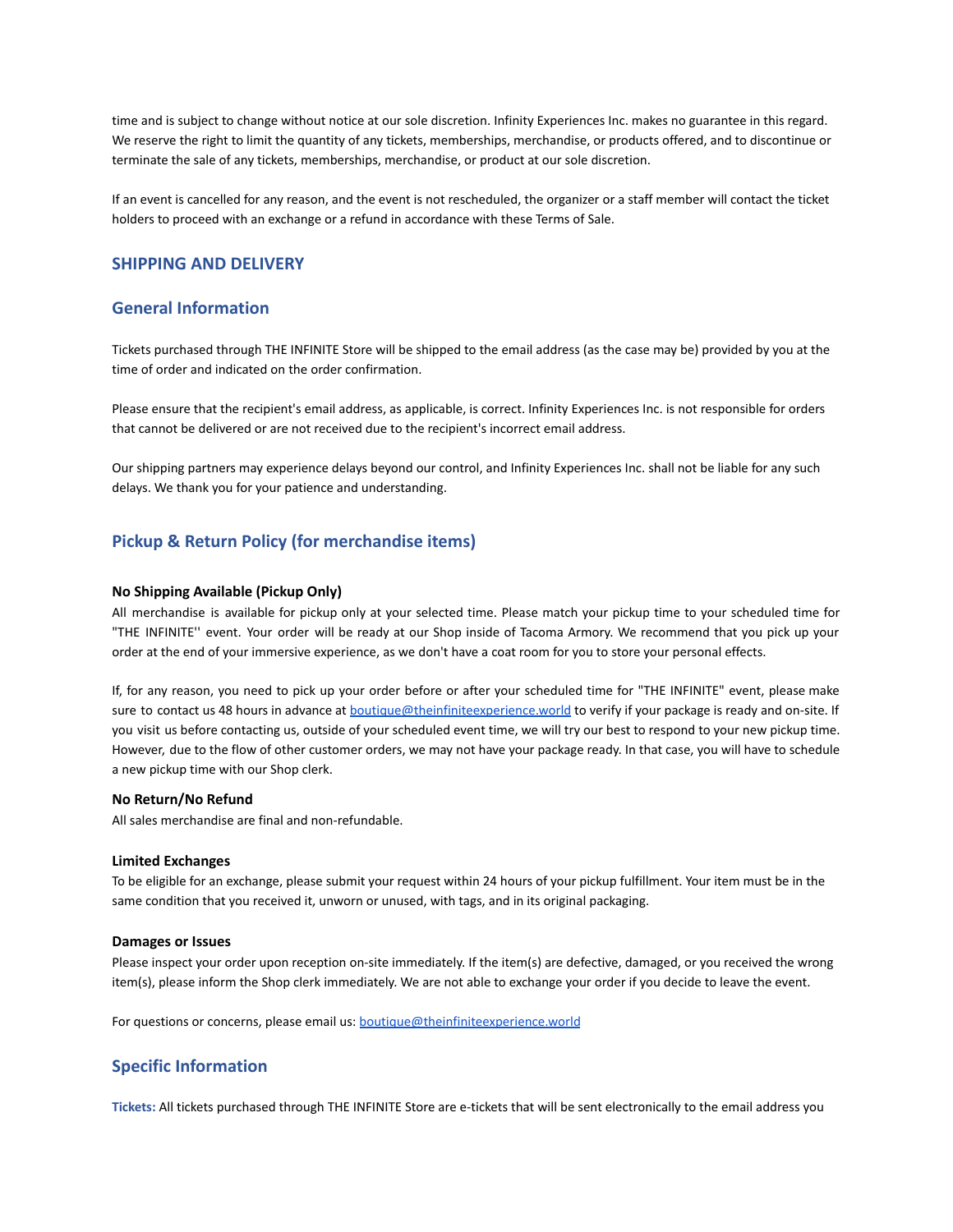provide. All ticket prices include service and credit card fees. There are no shipping charges for these e-tickets.

## **RETURN OR EXCHANGE**

The ticket purchases made through THE INFINITE Store are final. They cannot be cancelled or modified, and no exchange or refund will be made, except for reasons specifically provided for by applicable law. Infinity Experiences Inc. may, however, at its sole discretion, agree to cancel or modify an order, or proceed with an exchange or refund, on an exceptional basis (e.g., if an event is cancelled).

If you have any questions in this regard, you may contact us by email at **boxoffice@theinfiniteexperience.world**.

## **RESALE PROHIBITED**

Any counterfeiting or resale of the tickets, merchandise, or products purchased through THE INFINITE Store is strictly prohibited. Infinity Experiences Inc. reserves the right to limit or prohibit orders that, in its sole judgment, appear to be placed by unauthorized dealers, resellers or distributors. Infinity Experiences Inc. reserves the right also not to honor any tickets purchased in the event of fraud.

## **GIFT CERTIFICATES**

You may purchase a gift certificate through the Site, when available. By purchasing or redeeming a gift certificate, you acknowledge that you have read, and you agree to be bound by these Terms of Sale.

Gift certificates can be used to pay for purchases via THE INFINITE Store of the Site. To redeem a gift certificate, you must select "gift certificates" as a payment method during checkout. If the total of your purchase is less than the value of your gift certificate, you will be able to use the remaining balance for future purchases. If the total value of your purchase is greater than your gift certificate value or balance, you will need to provide another accepted method of payment to cover the balance.

The purchase of any gift certificate via THE INFINITE Store is final and cannot be cancelled, refunded, or exchanged. Gift certificates cannot be redeemed or exchanged for cash (except as required by applicable law). Gift certificates are freely transferrable and should be safeguarded like cash. Gift certificates have no associated fees or expirations dates. Damaged or modified gift certificates will not be accepted. In case of loss, theft, or unauthorized use, we will not replace the gift certificate.

## **TICKET HOLDER**

The purchase of a ticket grants the ticket holder access to the applicable event and does not confer the ticket holder or anyone else any other right. Unless otherwise indicated, all tickets are General Admission.

The ticket holder is solely responsible for checking and validating the location, date, and time of the event for which a ticket was Purchased.

Tickets are transferable and therefore require the same care as cash. Altered or counterfeit tickets will not be accepted. The ticket holder assumes all risks and responsibility for loss, theft or unauthorized use of the ticket, and releases Infinity Experiences Inc. from all claims for loss and damage of any kind.

The ticket holder accepts and understands that the events may be filmed and/or photographed, and that Infinity Experiences Inc. may use such recordings and/or photographs for promotional purposes. The ticket holder waives any and all rights or claims related to such recordings and photographs.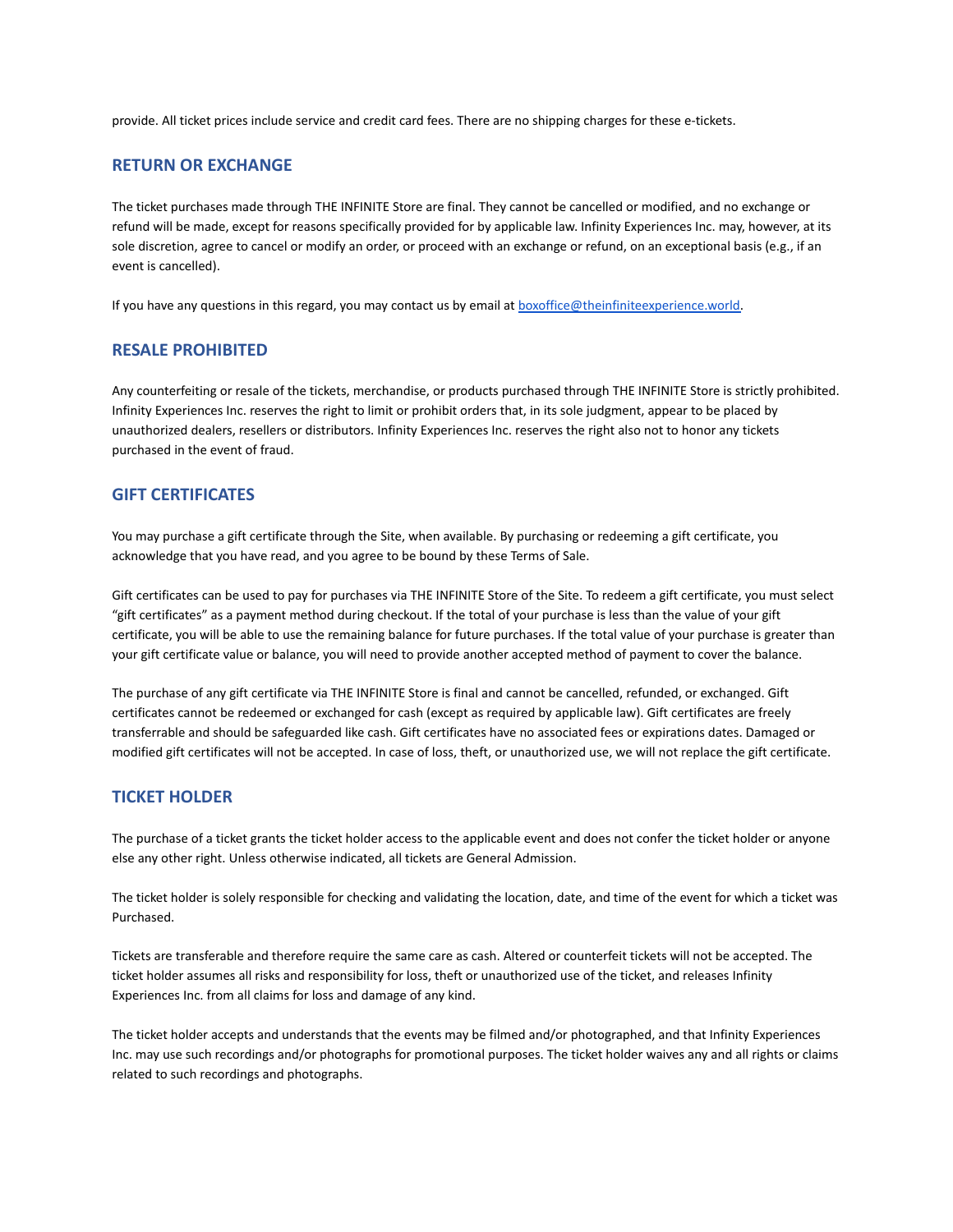## **QUESTIONS OR ISSUES**

Please inspect your order confirmation upon receipt and contact us immediately in case of any issue. If you have any questions about your order, purchase, or transaction, you may contact us by email at [boxoffice@theinfiniteexperience.world.](mailto:boxoffice@theinfiniteexperience.world) Our team will be pleased to assist you.

## **COVID-19**

---

During the COVID-19 pandemic, if you purchase tickets for an event, you will be required to select a specific date and time to attend such event. Should you need to cancel your visit, or to modify the date and time of such visit, please contact us at the email or phone number indicated above. If you have any symptoms associated with COVID-19, please postpone your visit by contacting us as soon as possible.

*Last updated: May 24, 2022*

# **HEALTH AND SAFETY POLICY AND SAFETY PROTOCOL IN PLACE - VIRTUAL REALITY**

## **LIABILITY WAIVER**

You understand that there may be a danger associated with participation in virtual reality activities and that there is a risk of physical or psychological injury or health related ailments (including, but not limited to, nausea, orientation problems, dizziness, discomfort, episodes of dizziness, seizures, motion sickness, general discomfort, headaches or anxiety), or risk of pain, suffering, death, temporary or permanent disability, and/or emotional loss as a result of participating in such virtual reality activities. You understand and agree to freely and knowingly assume all known and unknown risks associated with your experience, including any application and content made available to you through it.

To the fullest extent permitted by applicable law, you hereby agree to unconditionally and irrevocably release and hold Infinity Experiences Inc. harmless from any and all actions, causes of action, liabilities, claims or demands whatsoever and of whatsoever nature, whether known or unknown, and even if arising out of Infinity Experiences Inc.'s negligence, that may arise out of or in connection with your experience, including any application and content made available to you via the Virtual Reality Experiences.

#### **AGE RESTRICTIONS**

For THE INFINITE, a visitor between the ages of 8 and 12 is permitted to take part in the virtual reality experience, with the written permission of a parent, details are indicated below.

Restrictions also apply to visitors with special health conditions. Please take a few minutes to read the following health warning.

#### **THE INFINITE, PRESENTED AT TACOMA ARMORY FROM MAY 25, 2022.**

Children between the ages of 8 and 12 will only be permitted to participate in the virtual reality experience on the condition that their accompanying parent or guardian has signed a release form upon their arrival at TACOMA ARMORY acknowledging the risks, and authorizing the activity (to [consult the waiver\)](https://drive.google.com/file/d/1RJiHtCXAPWeRuH1dAELQXL9AkR7a9tNQ/view). Children ages 8 to 12 who are not authorized to use virtual reality devices can still share in the experience by using a tablet. In both instances, they must be accompanied by an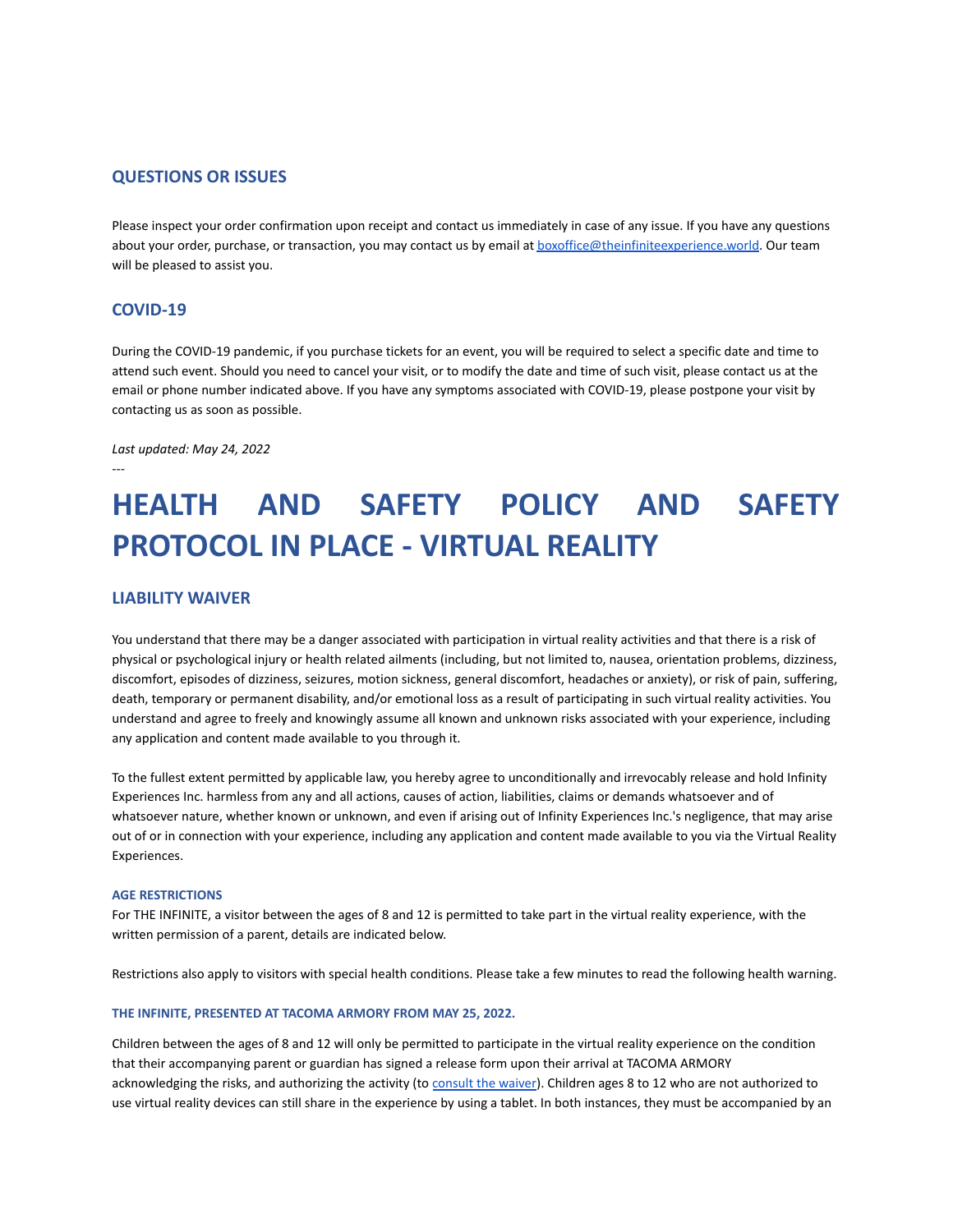adult. Please note that the adult accompanying the child during his or her visit will wear a virtual reality headset. THE INFINITE will not be accessible to persons under the age of 8 on the day of their visit, even if accompanied by an adult. We cannot make exceptions.

Restrictions also apply to visitors with special health conditions. Please take a few minutes to read the following health warning.

## **HEALTH AND SAFETY POLICY**

#### **HEALTH WARNING**

When using a virtual reality headset, it is preferable to wear contact lenses instead of glasses. Please follow all instructions given by our staff regarding the proper use of the virtual reality headset. Please empty your pockets of all sharp objects and notify us immediately if you feel uncomfortable. Wearing the virtual reality headset is not recommended if you suffer from sleep deprivation, anxiety, are under the influence of drugs or alcohol, have migraines, earaches or other ailments. These can increase your sensitivity to adverse symptoms. People who are prone to motion sickness are also more likely to experience discomfort when using a virtual reality headset. We recommend that pregnant women, the elderly, and people with psychiatric disorders, binocular vision abnormalities, heart disease, seizure disorders, or other serious illnesses, as well as people with pacemakers or hearing aids, consult a physician before using a virtual reality headset or any other form of immersive technology. Do not use virtual reality headsets if you have symptoms of strabismus, amblyopia or anisometropia. These symptoms may be aggravated by the use of virtual reality headsets.

#### **STROBE EFFECTS**

Please note that THE INFINITE experience includes strobe effects that may cause nausea, primarily in the work by artist Ryoji Ikeda.

#### **COVID-19**

You must select a specific date and time to attend an event when you purchase your ticket during the COVID-19 pandemic. If you need to cancel your visit or change the date or time, please contact us at the email address listed below. Anyone experiencing any of the symptoms of COVID-19 or who has been in contact with a person diagnosed with COVID-19 is asked not to attend. If you have symptoms associated with COVID-19, please reschedule your visit by contacting us as soon as possible by email at [boxoffice@theinfiniteexperience.world](mailto:boxoffice@theinfiniteexperience.world).

## **SECURITY PROTOCOL**

We have security measures in place to protect you from COVID-19. To learn more, please read this safety protocol.

#### **OVERVIEW**

In response to the global pandemic caused by the spread of COVID-19 and in an effort to provide virtual reality experiences to the public in the safest way possible, the team has implemented the following COVID-19 safety protocol: The team ensures that each element of the protocol is systematically implemented to provide a range of precautions to allow each participant to enjoy the full experience. It is important that each element of the protocol is followed.

Staff may deny access to any individual who refuses to follow the instructions.

#### **PROHIBITED ITEMS**

The following items are restricted, may not be brought into the exhibition, and may be confiscated by exhibition staff: illegal Drugs.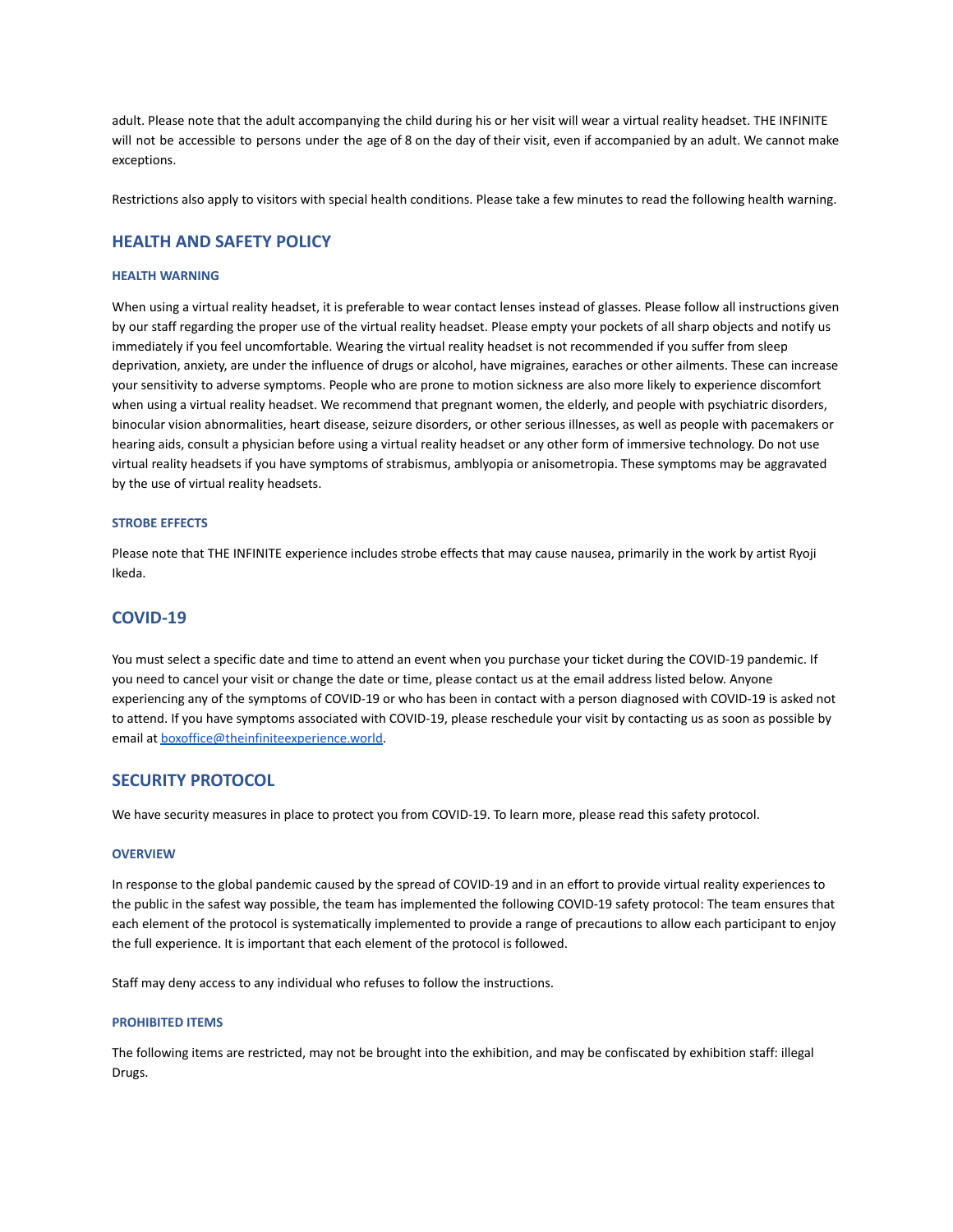We encourage you to leave your valuables, large bags, and other personal belongings at home.

#### **ACCESSIBILITY**

In our commitment to ensure that our immersive experience is as inclusive and accessible as possible, we provide numerous alternative ways for it to be experienced to accommodate individuals with disabilities.

#### **Mobility:**

If you have special mobility concerns. Throughout, the exhibition is outfitted with ramps, and all entrances and exits are designed wide enough for manual wheelchairs, canes, walkers, or alternative manual mobility devices.

For those with reduced mobility (RM), we have a few different options available to accommodate you:

1) Guests with reduced mobility and requiring the assistance of a companion

To provide better guidance and to have a more enjoyable experience, companions of people with reduced mobility are strongly encouraged to do the virtual reality component as well. The intention is for both parties to share the virtual universe. One companion is entitled to free admission. Manual Transport Wheelchairs are available on-site free of charge for visitors to use.

2) Guest with reduced mobility attending alone

During the virtual reality component of the experience, we can activate a slightly larger virtual protection radius around you. This is to help visitors respect your distance while you're in the virtual space.

#### **Options for Motorized Wheelchairs:**

The free-roaming portion of the experience is not accessible to all types of motorized wheelchairs. As a result of their weight combined with the motion of their wheels, motorized wheelchairs cause torsion that could damage the sensors underneath the free-roaming portion of the virtual experience. The following options are available to individuals with motorized wheelchairs.

1) Motorized Wheelchairs that can be put in manual mode operate similarly to a Manual Transport Wheelchair and are therefore safe to use in manual mode during the free-roaming part of the experience. You're entitled to a free admission for your companion who is encouraged to do the virtual reality component with you.

2) For those in Motorized Wheelchairs who are unable to operate in manual mode, there's also an option to see an edited seated documentary version that lasts approximately the same duration as the free-roaming part of the experience. While it's not interactive, it's a 360-degree immersive documentary that lets you experience life aboard the International Space Station.

3) We can also provide a Manual Transport Wheelchair on-site free of charge.

We highly advise you to call in advance if you require the use of one of our Manual Transport Wheelchairs to ensure that it will be reserved for you.

#### **For visitors who experience motion sickness or vertigo:**

For those who experience motion sickness or vertigo, we have a few options:

1) We have the option for the experience to be done with the use of a tablet and augmented reality technology. This will let visitors share the same experience alongside their friends and family, and see what they're seeing.